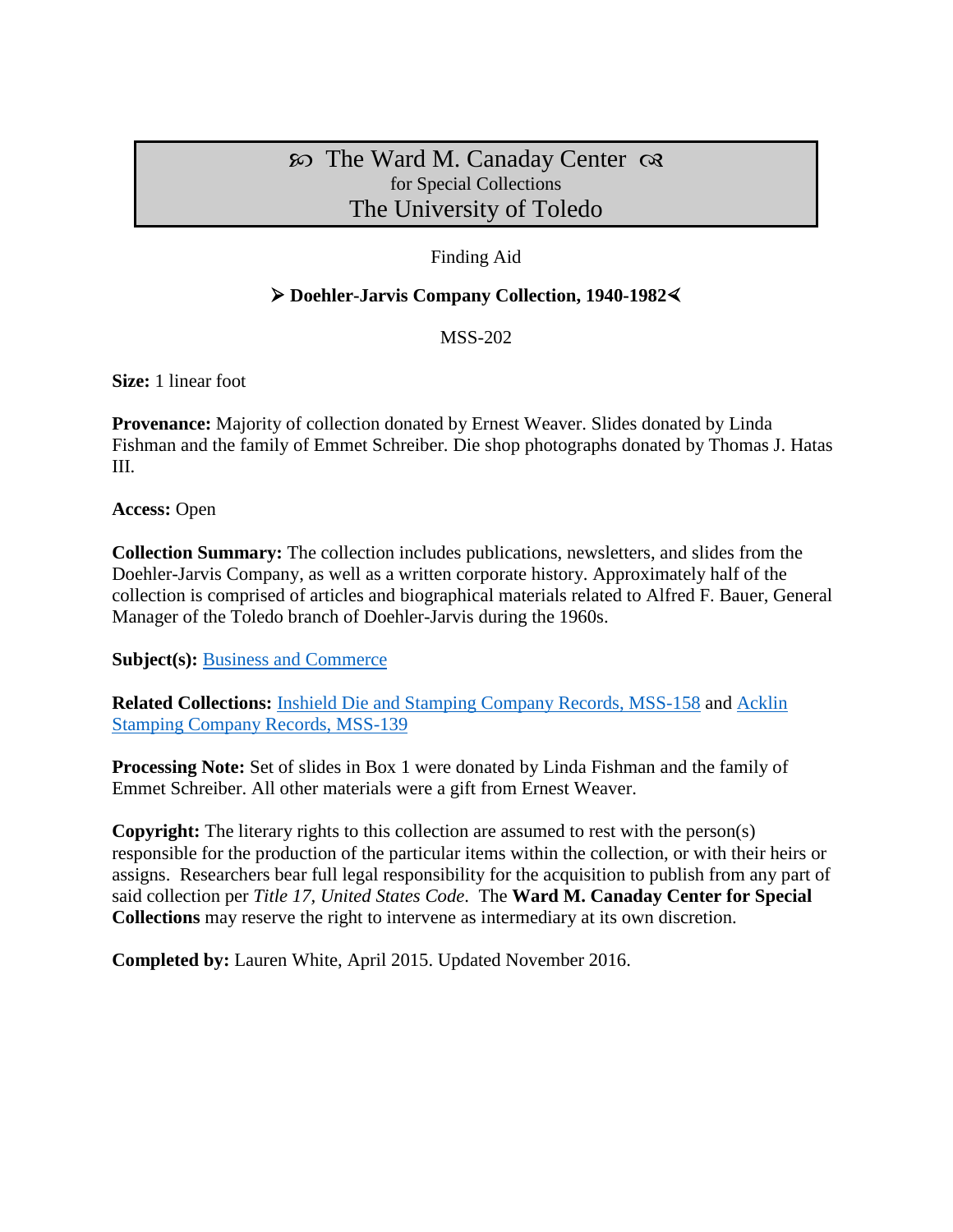## **Historical Sketch**

At its peak during the mid-20<sup>th</sup> century, the Doehler-Jarvis Company (1908-1998) was the largest producer of die-cast metal in the world. The Toledo-based manufacturer had factories in Toledo, Ohio; Pottstown, Pennsylvania; and Batavia, New York, and was renowned during the 1950s and 1960s for creating a variety of metal products, including automotive parts like engine bearings and decorative hood ornaments for car manufacturers like Willys-Overland, Packard, Ford, and General Motors.

The company began in 1907 under the name Doehler Die Casting Company, founded by German immigrant Herman Doehler in Brooklyn, New York. Doehler was a pioneer of the die cast metals industry, and in 1912, Doehler met John Willys at an auto show in New York and was persuaded to relocate his business to take advantage of the growing automobile industry in the Toledo area. By 1914, a new factory was constructed in Toledo, and the company continued to expand over the next few decades, primarily focusing on automobile parts. In 1945, the Doehler Company merged with the Jarvis Company of Grand-Rapids, Michigan, to become Doehler-Jarvis, and in 1953, the company became a division within the larger National Lead Company, which changed its name to NL Industries in 1971.

Alfred F. Bauer, a figurehead in the die-cast metals industry, joined Doehler-Jarvis' research department in 1951 and served as both General Manager of Doehler-Jarvis and Director of NL Industries during his career. Because 60% of its products were related to the automotive industry by the 1970s Bauer stressed the importance of diversifying Doehler-Jarvis' portfolio of services. After his retirement and death in 1974, however, Doehler-Jarvis faced several financial setbacks.

In 1982, after reducing its number of Toledo employees from around 3,000 to 900, Doehler-Jarvis was bought from NL Industries by Farley Industries of Chicago. By the end of the decade, Doehler-Jarvis was for sale again, due to struggling profits and its parent company's desire to use the profits from a potential sale to acquire the West Point-Pepperell textile company. Six years later, in 1995, Doehler-Jarvis was sold to Harvard Industries, a Florida-based automotive company, with Harvard absorbing \$114 million of Doehler-Jarvis' debts as part of the terms of the sale. Despite Harvard Industries' hopes that the acquisition of Doehler-Jarvis could boost manufacture of automotive parts, the company continued to suffer from diminished profits.

In 1997, Harvard Industries filed for Chapter 11 bankruptcy, citing the acquisition of Doehler-Jarvis as partially to blame for its many debts. A year later, in 1998, Doehler-Jarvis ceased operations in Toledo, its headquarters for 91 years, after two decades of diminishing sales and productivity.

Sources Consulted: Corporate history in collection Articles in *The New York Times* and *The Toledo Blade* (see collection file for details)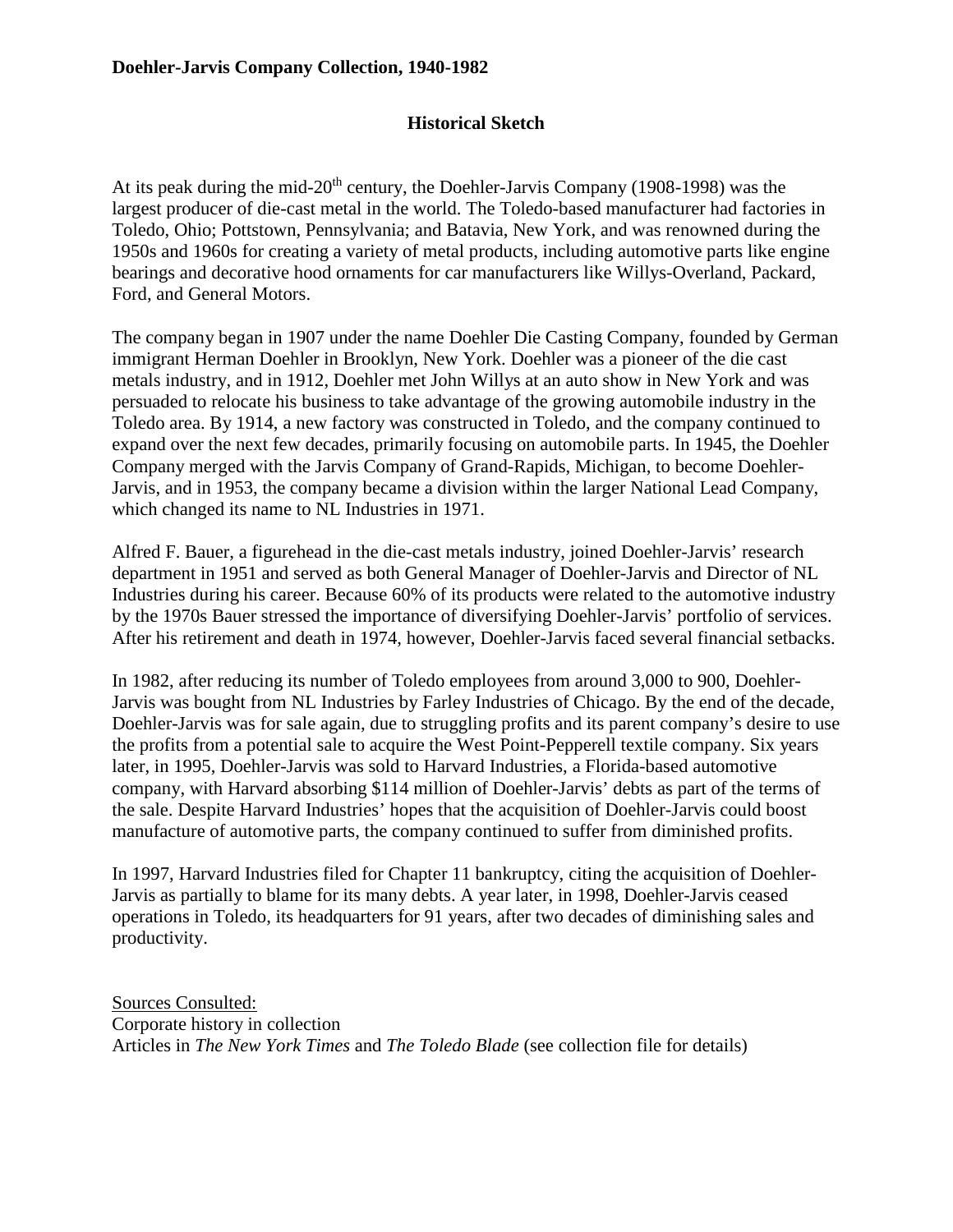### **Scope and Content Note**

This collection is divided into three series: Artifacts and Slides, Doehler-Jarvis Company Files, and Alfred F. Bauer Files. The collection is not a complete record of the company's history, although it provides excellent insight into its leadership in the 1950s-1970s, as well as news and press coverage for the company during those decades.

The first series, Artifacts and Slides, contains stereo slides of Doehler-Jarvis from the 1940s and 1950s as well as a service pin for Althea Kaul and two samples of the company's metal products: a ball keychain and a token in the shape of a feather, stamped with the Doehler-Jarvis logo.

The second series, Doehler-Jarvis Company Files, contains printed material related to the company in general and includes several articles covering the company, like *Fortune* magazine and trade publications. Two other highlights of the series are the corporate history, which includes timelines of acquisitions and factories, and a memo from Alfred Bauer highlighting potential projects for Doehler-Jarvis, like collaborating with the Dana Corporation on a transmission for bicycles. Also of note are the photographs of the die shop on Smead Avenue which feature Thomas J. Hatas Jr., a die welder, and other employees during the 1960s.

The third series, Alfred F. Bauer Files, relates specifically to Bauer's career at Doehler-Jarvis. Included are speeches and presentations given by Bauer on the company and the metal industry and drafts of biographies.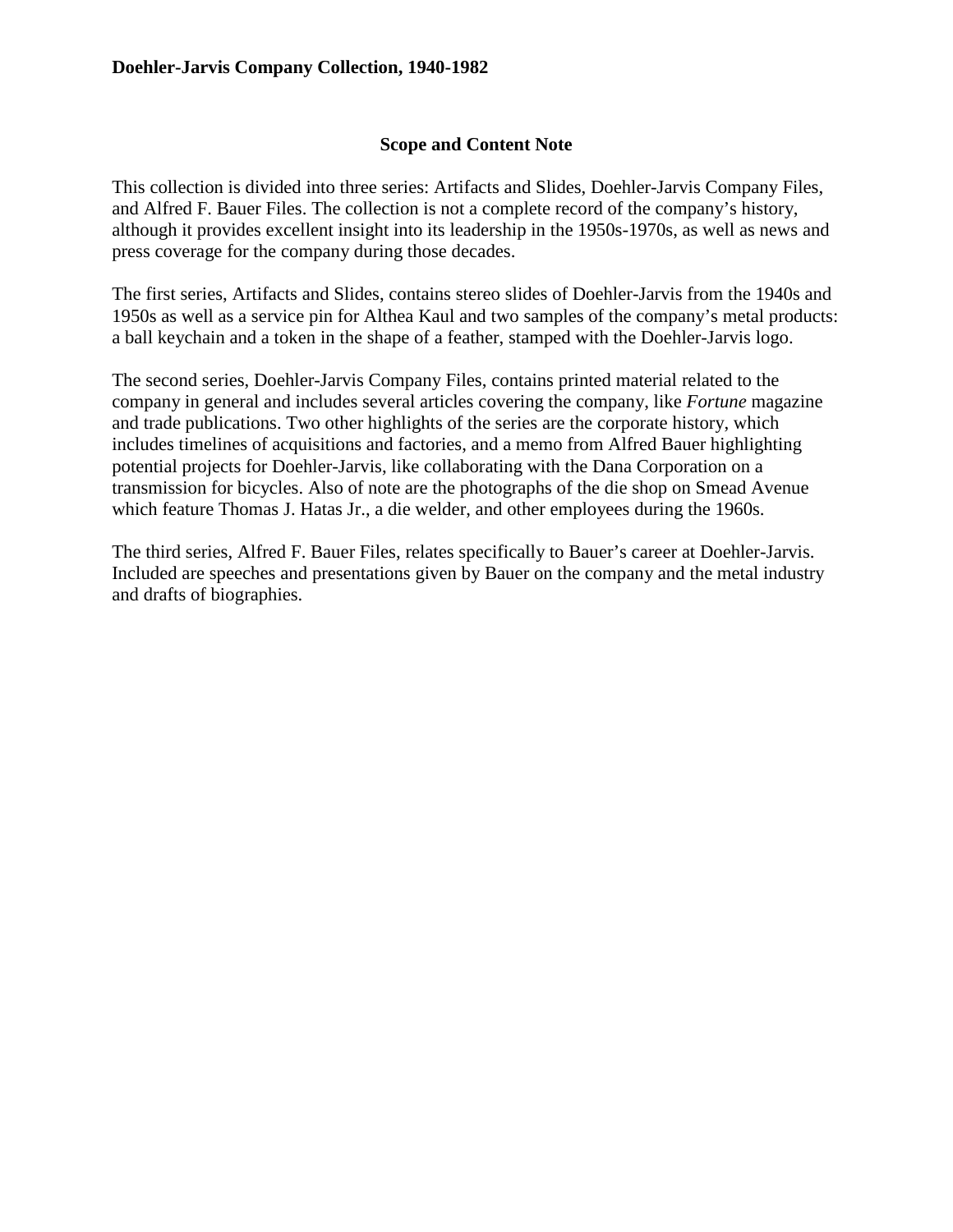| <b>Series</b> | <b>Description</b>                                                                                                                                                                                                                                                                         |  |
|---------------|--------------------------------------------------------------------------------------------------------------------------------------------------------------------------------------------------------------------------------------------------------------------------------------------|--|
| Series 1      | <b>Artifacts and Slides</b>                                                                                                                                                                                                                                                                |  |
|               | This series contains artifacts and stereo slides.                                                                                                                                                                                                                                          |  |
| Series 2      | Doehler-Jarvis Company Files                                                                                                                                                                                                                                                               |  |
|               | This series holds items related, in general, to the Doehler-Jarvis<br>Company. Materials include memos, magazine articles and press<br>releases, newsletters, and a written corporate history. Also of interest<br>are photographs of the company's die shop on Smead Avenue in<br>Toledo. |  |
| Series 3      | Alfred F. Bauer Files                                                                                                                                                                                                                                                                      |  |
|               | This series contains items related specifically to Alfred F. Bauer,                                                                                                                                                                                                                        |  |
|               | General Manager of Doehler-Jarvis during the 1960s. Items include                                                                                                                                                                                                                          |  |
|               | biographical profiles, speeches, photographs, and articles written by<br>Bauer on the topics of mechanical engineering and Doehler-Jarvis.                                                                                                                                                 |  |

# **Series List**